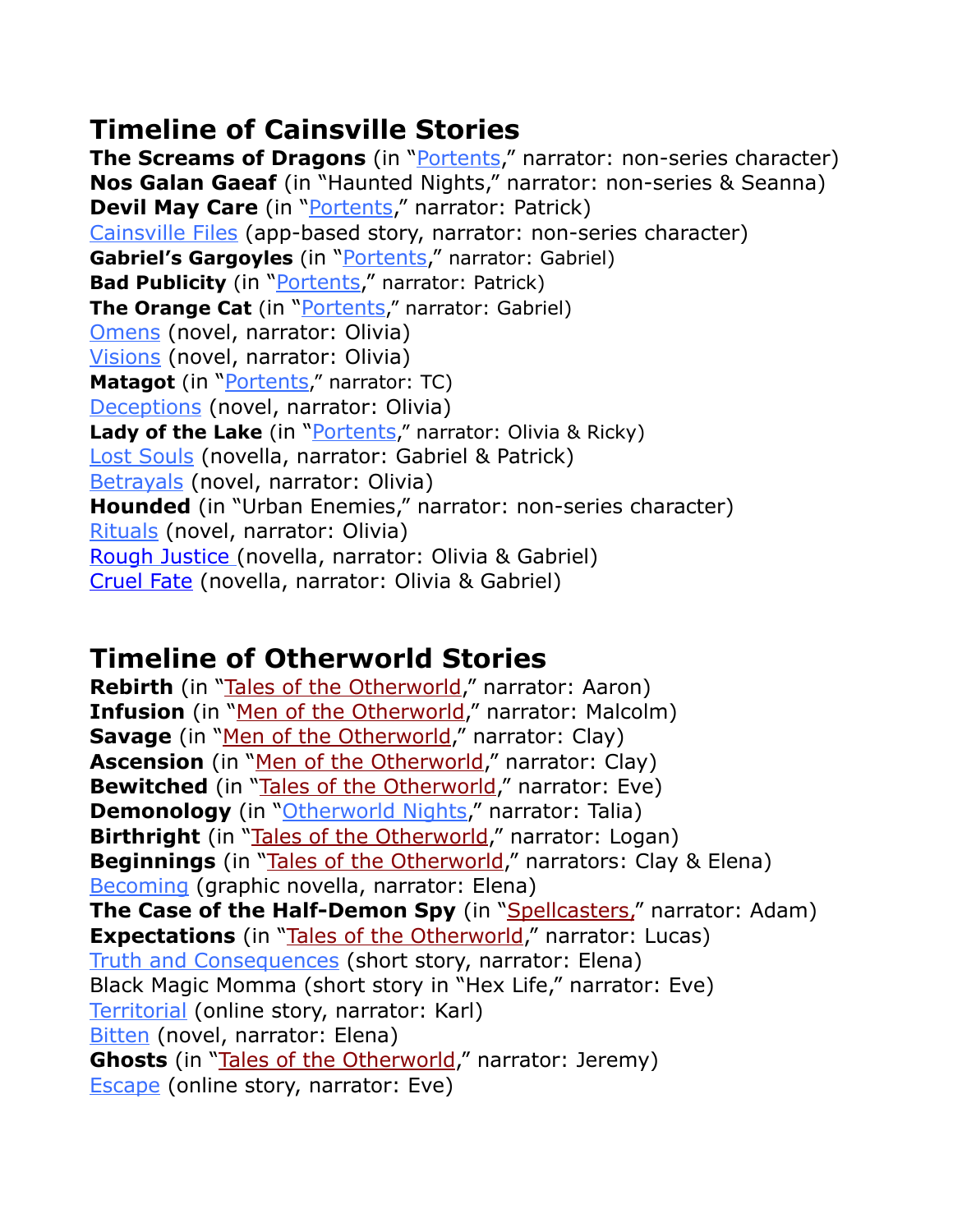[Stolen](http://www.kelleyarmstrong.com/stolen) (novel, narrator: Elena) [Dime Store Magic](http://www.kelleyarmstrong.com/dime-store-magic) (novel, narrator: Paige) [Industrial Magic](http://www.kelleyarmstrong.com/industrial-magic) (novel, narrator: Paige) **Wedding Bell Hell** (in ["Tales of the Otherworld,](http://www.kelleyarmstrong.com/tales-of-the-otherworld/)" narrator: Paige) [Haunted](http://www.kelleyarmstrong.com/haunted) (novel, narrator: Eve) [Adventurer](http://www.kelleyarmstrong.com/PDFs/Adventurer.pdf) (online story, narrator: Kenneth) [Chaotic](http://www.kelleyarmstrong.com/chaotic) (novella in "Dates from Hell," narrator: Hope) [Bargain](http://www.kelleyarmstrong.com/PDFs/Bargain.pdf) (online story, narrator: Xavier) [Broken](http://www.kelleyarmstrong.com/Broken) (novel, narrator: Elena) **The Case of El Chupacabra** (in ["Tales of the Otherworld,](http://www.kelleyarmstrong.com/tales-of-the-otherworld/)" narrator: Lucas) [No Humans Involved](http://www.kelleyarmstrong.com/no-humans-involved) (novel, narrator: Jaime) [Framed](http://www.kelleyarmstrong.com/PDFs/Framed.pdf) (online novella, narrator: Nick) **Twilight** (short story in ["Otherworld Nights,](http://www.kelleyarmstrong.com/otherworld-nights)" narrator: Cassandra) **Stalked** (short story in "[Otherworld Nights](http://www.kelleyarmstrong.com/otherworld-nights)," narrator: Clay) [Personal Demon](http://www.kelleyarmstrong.com/personal-demon) (novel, narrators: Hope & Lucas) **Chivalrous** (novella in ["Otherworld Nights,](http://www.kelleyarmstrong.com/otherworld-nights)" narrator: Reese) **The Ungrateful Dead** (short story in "[Otherworld Secrets](http://www.kelleyarmstrong.com/otherworld-secrets)," narrator: Jaime) [Living with the Dead](http://www.kelleyarmstrong.com/living-with-the-dead) (novel, multiple narrators, 3rd person) **Kitsunegari** (in ["Men of the Otherworld](http://www.kelleyarmstrong.com/men-of-the-otherworld/)," narrator: Jeremy) **Zen and the Art of Vampirism** (novella in ["Otherworld Secrets](http://www.kelleyarmstrong.com/otherworld-secrets)," narrator: Zoe) [Angelic](http://www.kelleyarmstrong.com/angelic/) (novella, narrator: Eve) **Learning Curve** (short story in "Evolve," narrator: Zoe) **Lucifer's Daughter** (in ["Otherworld Nights,](http://www.kelleyarmstrong.com/otherworld-nights)" narrator: Hope) [Checkmate](http://www.kelleyarmstrong.com/PDFs/Checkmate.pdf) (online story, narrator: Elena) [Recruit](http://www.kelleyarmstrong.com/PDFs/Recruit.pdf) (online story, narrator: Elena) [Frostbitten](http://www.kelleyarmstrong.com/frostbitten) (novel, narrator: Elena) **The List** (short story in "Evolve 2," narrator: Zoe) Hidden (novella in "[Otherworld Nights](http://www.kelleyarmstrong.com/otherworld-nights)," narrator: Elena) [Forbidden](http://www.kelleyarmstrong.com/forbidden/) (novella, narrator: Elena) [Counterfeit Magic](http://www.kelleyarmstrong.com/counterfeit-magic/) (novella, narrator: Paige) **Off-Duty Angel** (in "[Otherworld Chills,](http://www.kelleyarmstrong.com/book/otherworld-chills/)" narrator: Eve) **V Plates** (short story in "Blood Lite 3," narrator: Nick) [Amityville Horrible](http://www.kelleyarmstrong.com/amityville-horrible/) (novella, narrator: Jaime) **Sorry Seems to be the Hardest Word** (short story in "Otherworld [Chills](http://www.kelleyarmstrong.com/book/otherworld-chills/)," narrator: Zoe) [Waking the Witch](http://www.kelleyarmstrong.com/waking-the-witch/) (novel, narrator: Savannah) [Spell Bound](http://www.kelleyarmstrong.com/spell-bound/) (novel, narrator: Savannah)